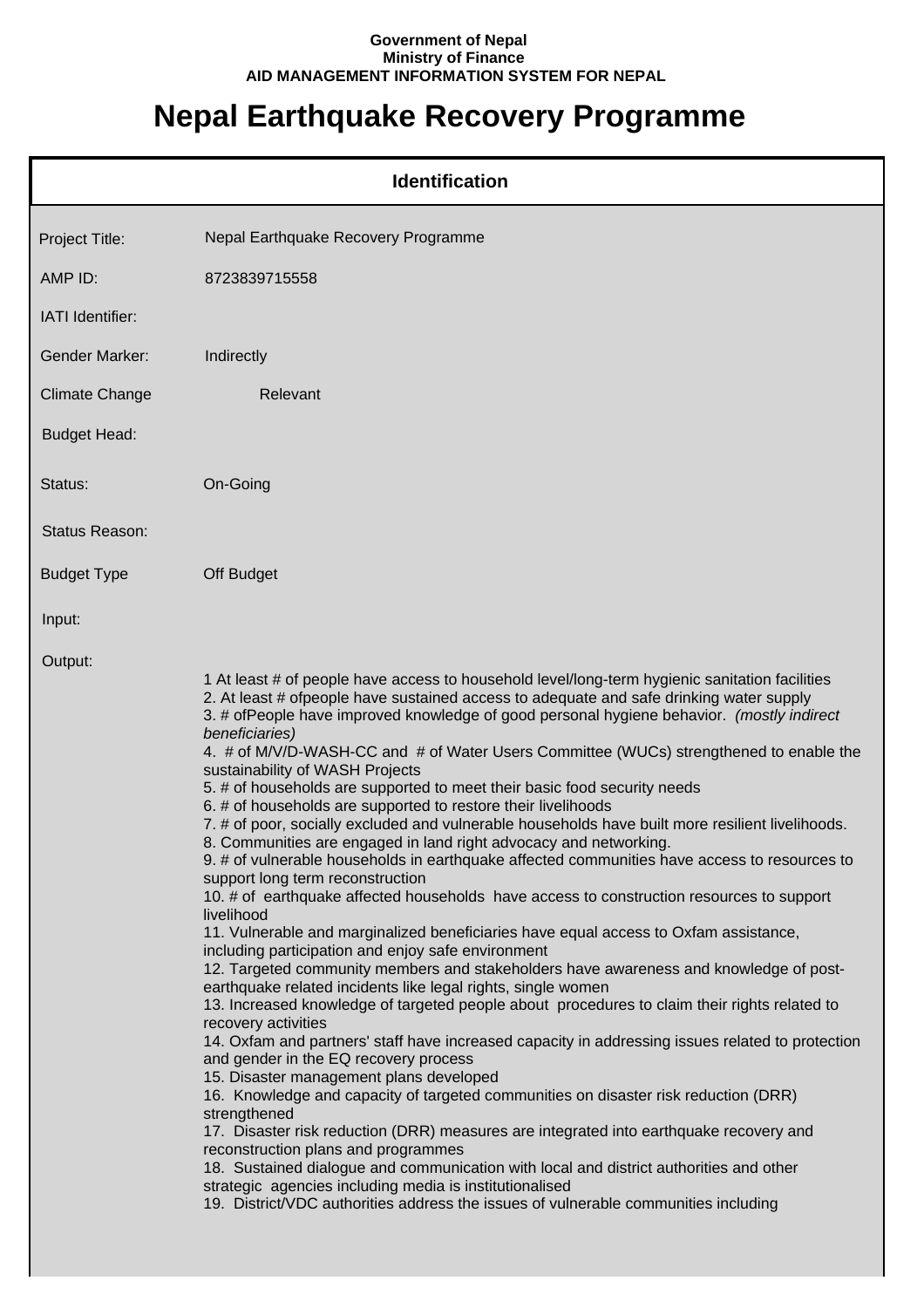|                   | landless and single women while implementing post earthquake plans and programmes<br>20. Positive stories covered by local, national, international and social media on the works<br>carried out focusing on humanitarian and sustainable development programmes by Oxfam and<br>partners                                                        |
|-------------------|--------------------------------------------------------------------------------------------------------------------------------------------------------------------------------------------------------------------------------------------------------------------------------------------------------------------------------------------------|
| Outcome:          |                                                                                                                                                                                                                                                                                                                                                  |
|                   | 1. Water, Sanitation and Hygiene (WaSH) - Earthquake affected targeted poor and<br>marginalised communities take action to manage and sustain gender responsive WaSH facilities<br>and services                                                                                                                                                  |
|                   | 2. Emergency Food Security and Vulnerable Livelihood (EFSVL) - Poor, marginalised and<br>vulnerable EQ affected men and women have increased ability to meet basic needs, restore,<br>develop and sustain a resilient livelihood                                                                                                                 |
|                   | 3. Shelter – Vulnerable and marginalised earthquake affected women, men, girls and boys<br>have access to sufficient resources in order to avail dignified and more earthquake resilient<br>living spaces.                                                                                                                                       |
|                   | 4. Gender & Protection - Earthquake affected at-risk women & girls and vulnerable women<br>and men have more influence on and equitable and safe access to humanitarian and recovery<br>activities that address their expressed needs.                                                                                                           |
|                   | 5. Disaster Risk Reduction - Disaster risk reduction (DRR) mainstreamed in post-earthquake<br>recovery and reconstruction and development plans and programmes in earthquake affected<br>districts.                                                                                                                                              |
|                   | 6. Media & Advocacy - Coordinated local and national level stakeholders have increased<br>influence on policies promoting accountable and inclusive governance and gender responsive<br>practices addressing differential needs of EQ affected women and men.                                                                                    |
| Impact:           | To contribute to gender responsive sustainable recovery and reconstruction reducing risk and<br>increasing resilience among vulnerable earthquake affected households. To contribute to gender<br>responsive sustainable recovery and reconstruction reducing risk and increasing resilience<br>among vulnerable earthquake affected households. |
| Treasury Type:    |                                                                                                                                                                                                                                                                                                                                                  |
| Humanitarian Ald: | Yes                                                                                                                                                                                                                                                                                                                                              |
|                   |                                                                                                                                                                                                                                                                                                                                                  |

|                                       | <b>Planning</b> |
|---------------------------------------|-----------------|
| Date of Agreement                     |                 |
| Date of effectiveness 2017-04-01      |                 |
| Proposed Start Date 2017-04-01        |                 |
| <b>Actual Start Date</b>              | 2017-04-01      |
| Planned Completion 2019-03-31<br>Date |                 |

| Location     |            |  |
|--------------|------------|--|
| Location     | Percentage |  |
| <b>NEPAL</b> | 100.0%     |  |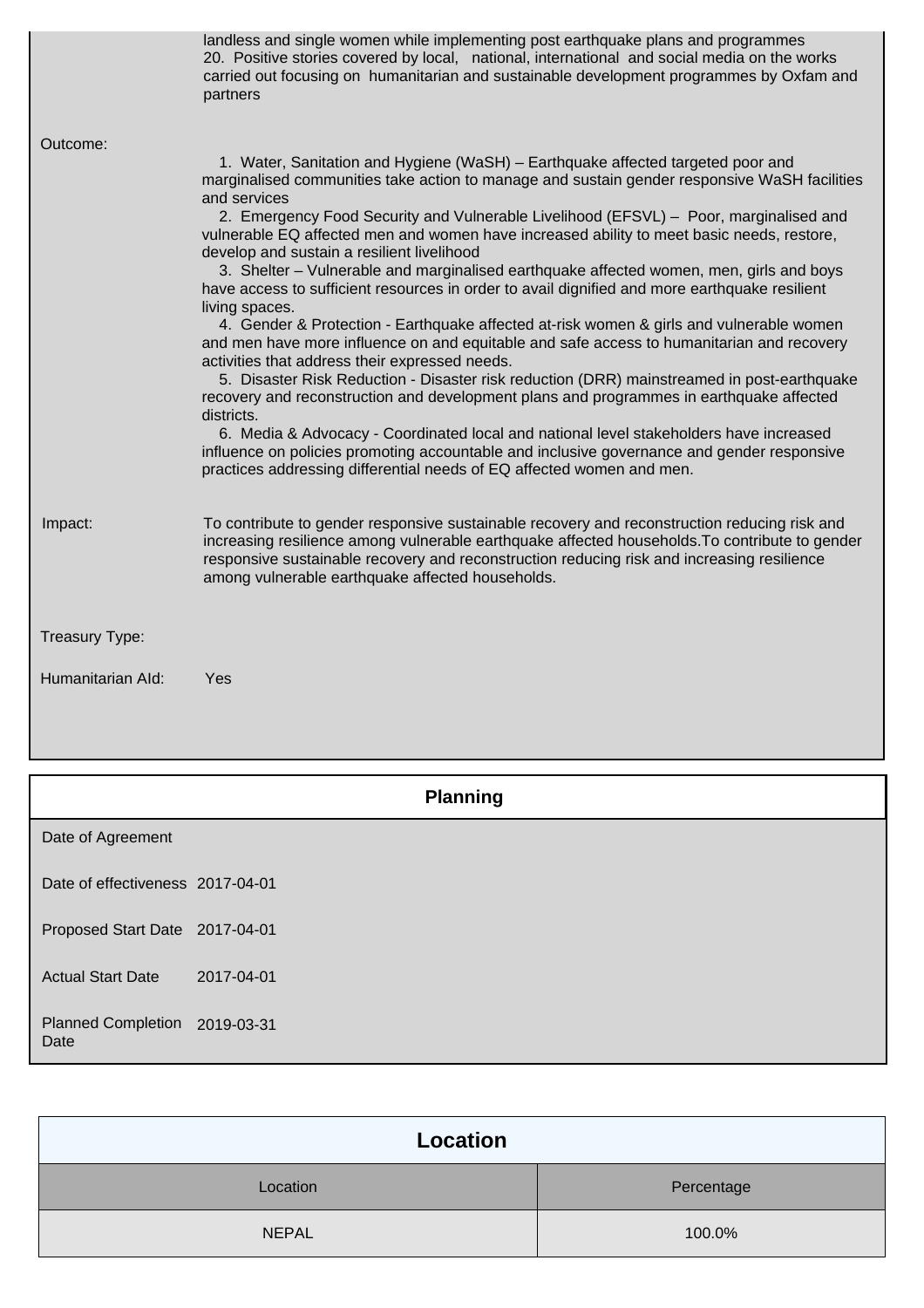| <b>National Plan</b>                                                                                                            |            |  |
|---------------------------------------------------------------------------------------------------------------------------------|------------|--|
| Program                                                                                                                         | Percentage |  |
| [Building, Housing and Urban Development] [Infrastructure Development Policy] [National<br>Development Plan (NDP) ]             | 30.0%      |  |
| [Irrigation and Water Induced Disaster Management ] [Water Resources ] [Infrastructure<br>Development Policy ]                  | 30.0%      |  |
| [Agriculture and Food Security ] [Macroeconomic Policy and Economic Development Policy<br>] [ National Development Plan (NDP) ] | 40.0%      |  |

| <b>Sector</b>                                           |            |
|---------------------------------------------------------|------------|
| Sector                                                  | Percentage |
| Nepal Sector Classification EARTHQUAKE RECONSTRUCTION 0 | $100.0\%$  |

| <b>Implementing/Executing Agency</b>         |        |  |
|----------------------------------------------|--------|--|
| Donor                                        |        |  |
| Oxfam GB                                     | 0.0%   |  |
| <b>Responsible Organization</b>              |        |  |
| Ministry of Women, Children & Social Welfare | 100.0% |  |
| <b>Executing Agency</b>                      |        |  |
| Association of Int'l NGOs in Nepal           | 100.0% |  |
| <b>Implementing Agency</b>                   |        |  |
| <b>NGOs</b>                                  | 76.0%  |  |
| Oxfam GB                                     | 24.0%  |  |

| <b>Funding</b>      |                       |                            |                               |            |                     |
|---------------------|-----------------------|----------------------------|-------------------------------|------------|---------------------|
| Transaction<br>Date | Type of<br>Assistance | Mode of<br>Payment         | Post Earthquake<br>Assistance | Commitment | <b>Disbursement</b> |
| <b>Oxfam GB</b>     |                       |                            |                               |            |                     |
| <b>Actual</b>       |                       |                            |                               |            |                     |
| 4/28/2017           | <b>Grant Aid</b>      | Cash                       | Yes                           | 22,430,203 |                     |
|                     |                       | <b>UNDISBURSED BALANCE</b> |                               | 22,430,203 |                     |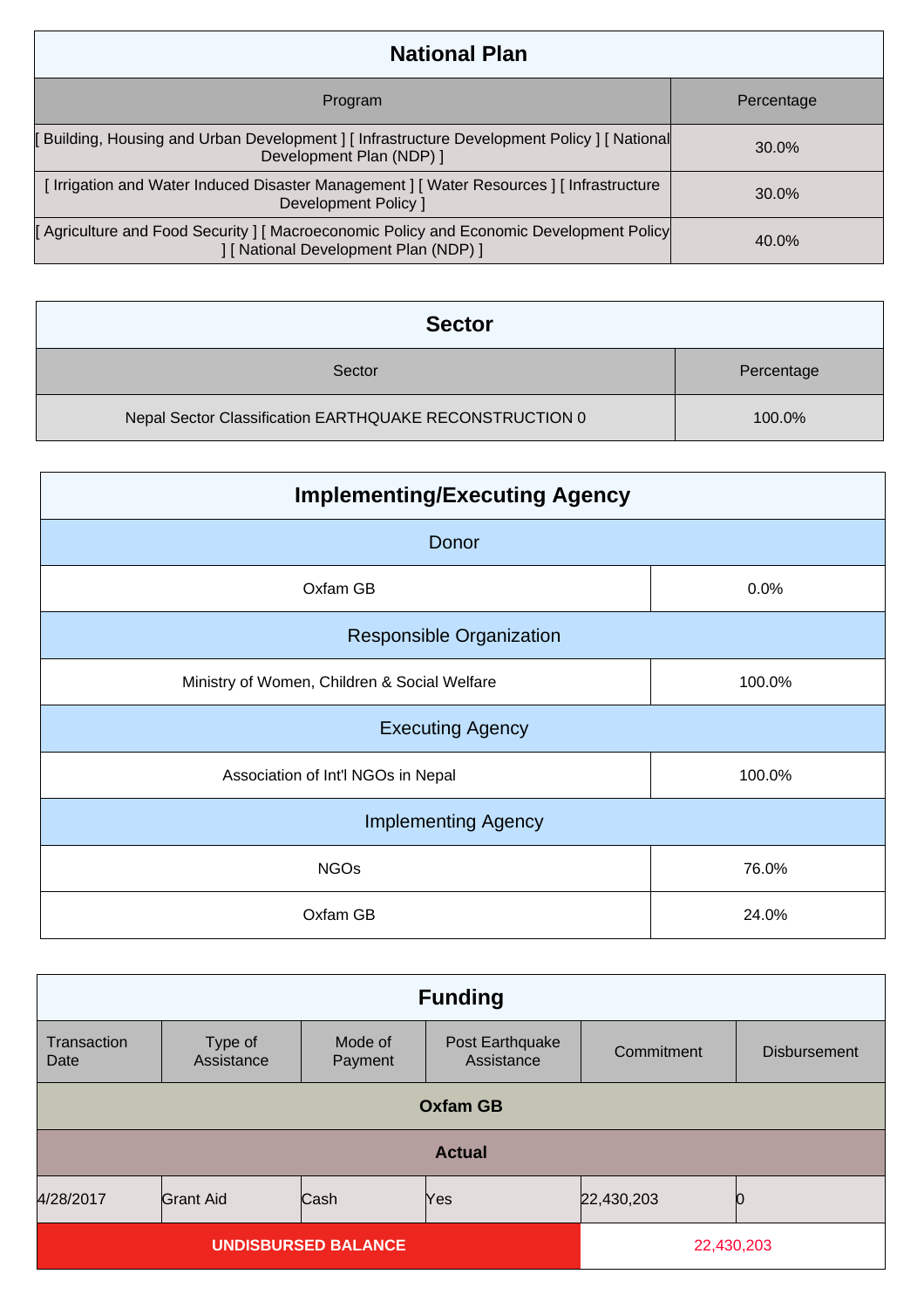| Transaction<br>Date        | Type of<br>Assistance | Mode of<br>Payment | Post Earthquake<br>Assistance | Commitment | <b>Disbursement</b> |
|----------------------------|-----------------------|--------------------|-------------------------------|------------|---------------------|
| 3/31/2018                  | Grant Aid             | Cash               | Yes                           |            | 12,667,352          |
| 3/31/2019                  | Grant Aid             | Cash               | Yes                           |            | 6,402,853           |
| 6/30/2019                  | Grant Aid             | lCash              | Yes                           |            | 1,140,526           |
| 6/30/2020                  | Grant Aid             | Cash               | Yes                           |            | 1,402,326           |
| Total                      |                       |                    | 22,430,203                    | 21,613,056 |                     |
|                            |                       | Total (Oxfam GB)   |                               | 22,430,203 | 21,613,056          |
| <b>UNDISBURSED BALANCE</b> |                       |                    | 817,147                       |            |                     |

| <b>Progress Achieved</b>       |
|--------------------------------|
| Progress Achieved:             |
| Key Problems:                  |
| Steps Taken to Solve Problems: |

| <b>Funding Information</b>        |                |  |
|-----------------------------------|----------------|--|
| <b>Total Actual Commitment</b>    | 22,430,203     |  |
| <b>Total Planned Commitment</b>   | $\overline{0}$ |  |
| <b>Total Actual Disbursement</b>  | 21,613,057     |  |
| <b>Total Planned Disbursement</b> | $\overline{0}$ |  |
|                                   |                |  |